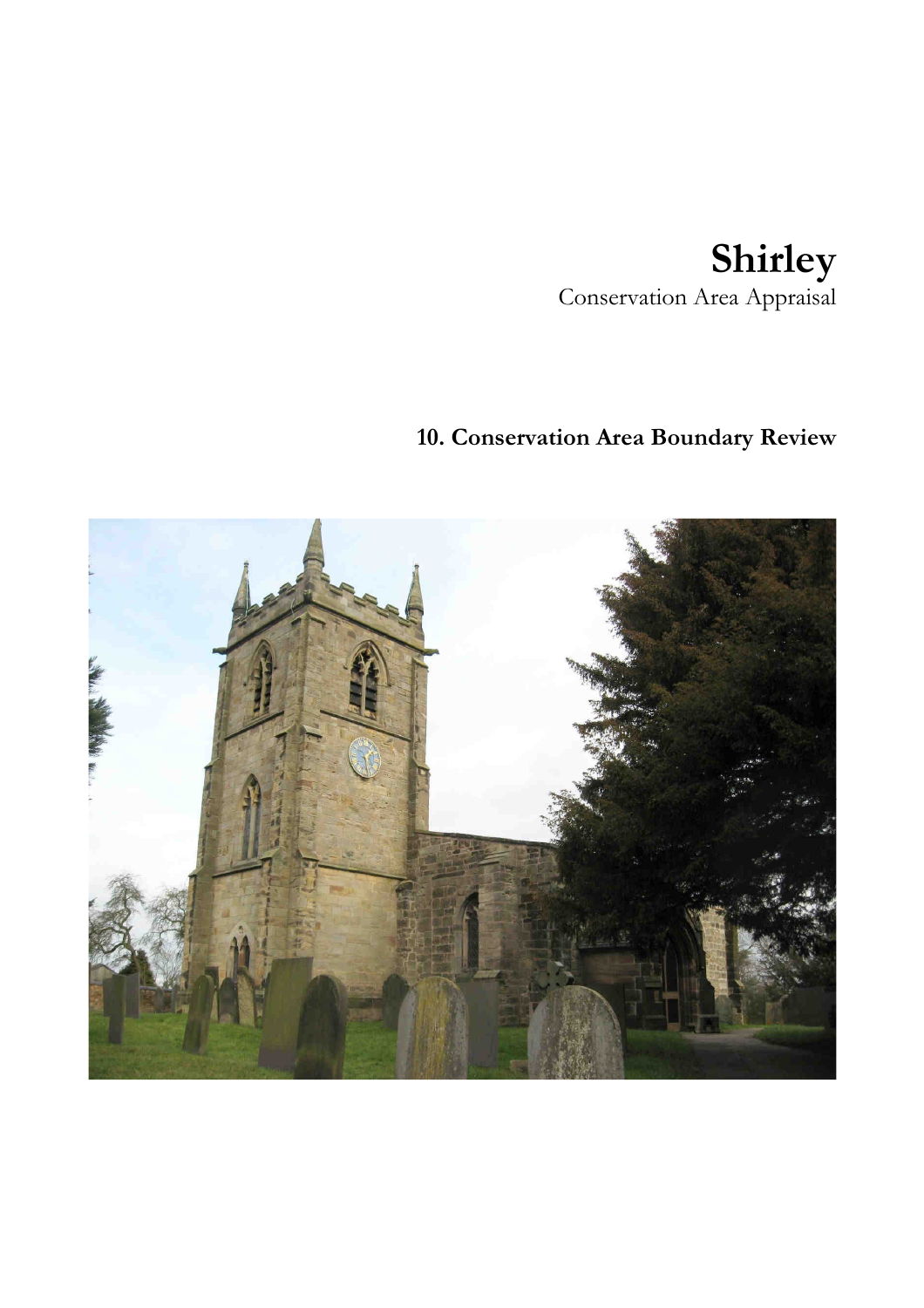#### **BOUNDARY REVIEW**

#### **Background**

As noted in Section 1 in 'Context' Shirley was originally designated a Conservation Area by West Derbyshire on 13th October 1981. There was no definitive statement produced for Shirley as to the special characteristics and/or appearance that promoted its designation, other than a letter from the Parish Council to the District Council, which identified concerns in respect of the traditional historic core of the area being affected by modern development and the desire to preserve a village of character.

In 1981 when the Conservation Area was initially designated, the boundary was tightly drawn around the historic core of the village. Twentieth century development had already occurred at St. Michael's Close and along Back Lane and planning permission had been granted in 1980 for the construction of a detached property known as 'Mayflowers' adjacent to 'Swallows Flight'. Following designation of the Conservation Area, further development occurred at Meadowside Close in the late 1980s.

#### **Boundary – As Existing**

The northern boundary of the Conservation Area follows the northern perimeter of Rushmore House, Swallows Nest and the Old School.

The eastern boundary of the Conservation Area follows the rear boundary of the Old School and Old School House and the eastern boundary of the Churchyard. In 1981 the Conservation Area boundary aligned with the boundary of the churchyard as existed at that time. However in 1993 permission was granted to extend the churchyard into adjacent land which also abutted the rear boundary of the Old School House (*See Figure 12*). The Conservation Area boundary continues along the rear boundary of The Old Rectory and then due south along St. Michael's Close to Derby Lane, which it crosses, to include the eastern boundary of Rose Barn.

The southern boundary of the Conservation Area includes The Old Farmhouse, Derby Lane Cottage and the Old Post Office. It then crosses Church Lane and includes Thirwell Farm, following the southern boundary of land associated with Blake House Farm.

The western boundary follows the hedgerow/ footpath to the west of Blake House Farm and the Thatched Cottage, where it then follows the rear boundary of Rectory Cottage and Rushmore House.

#### **Proposed Extension**

As the boundary was drawn quite tightly around the core of traditional / historic properties in 1981, it is not recommended that this boundary be extended to include any further residential properties, which in the main, are of mid to late twentieth century construction. Neither is it proposed to remove any parts of the existing Conservation Area.

In 1993 the parcel of land to the north-east of the churchyard was granted planning permission to be assimilated into the wider churchyard to extend the area available for burials. A condition of the permission was that a boundary hedge/fence had to be planted/erected prior to the burial ground being brought into use.

 The Conservation Area boundary as approved in 1981 did not include that additional parcel of land. The assimilation of this land into the wider church yard, is now recommended for inclusion in the Conservation Area as it forms part of the greater 'whole' of churchyard associated with the Church, the village and its local community.

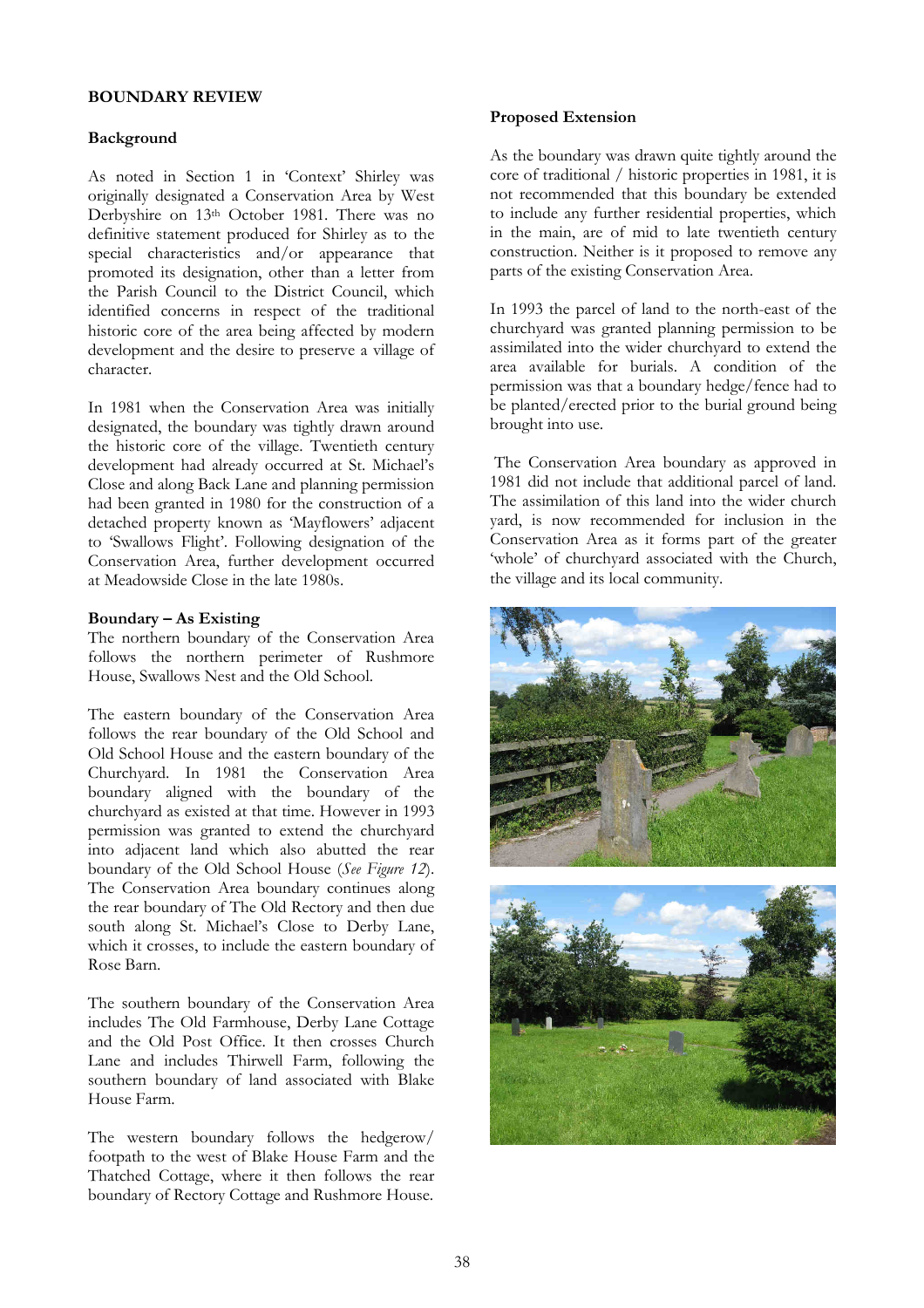### **ADDENDUM**

A comprehensive public consultation on the Draft Shirley Conservation Area Appraisal and the proposed alteration to the boundary (to include the remainder of the burial ground at the Church of St. Michael) was held for a period of 6 weeks between 6th September and 18th October 2012. A public advisory meeting was held at the Church of St. Michael in Shirley on the 11<sup>th</sup> October 2012. Following the public consultation period no written representations were received by the District Council. A report was taken to the Environment Committee of the Council in November 2012 who approved the Conservation Area Appraisal including the revised boundary.

The approved boundary of Shirley Conservation Area can be viewed at Figure 13.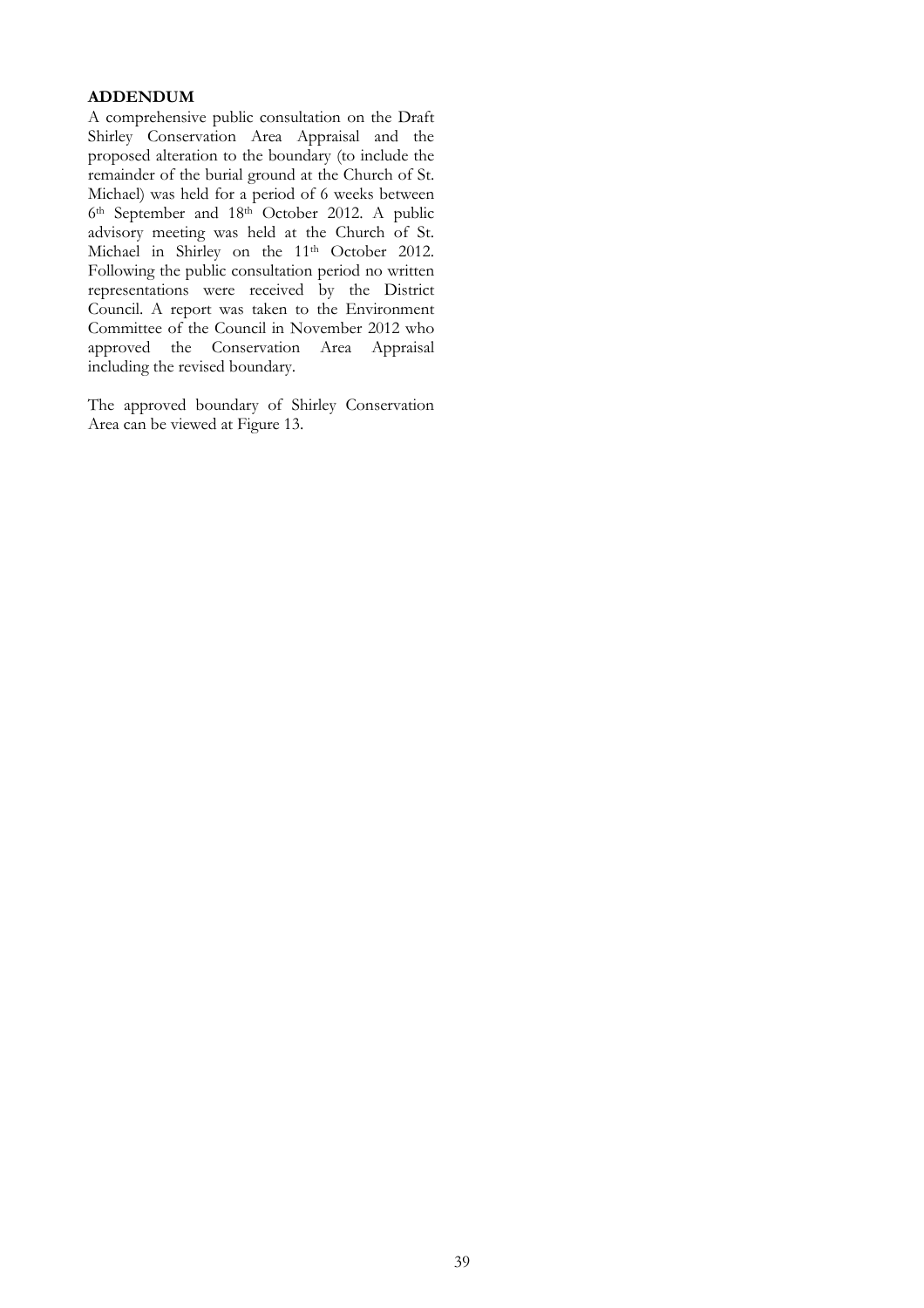